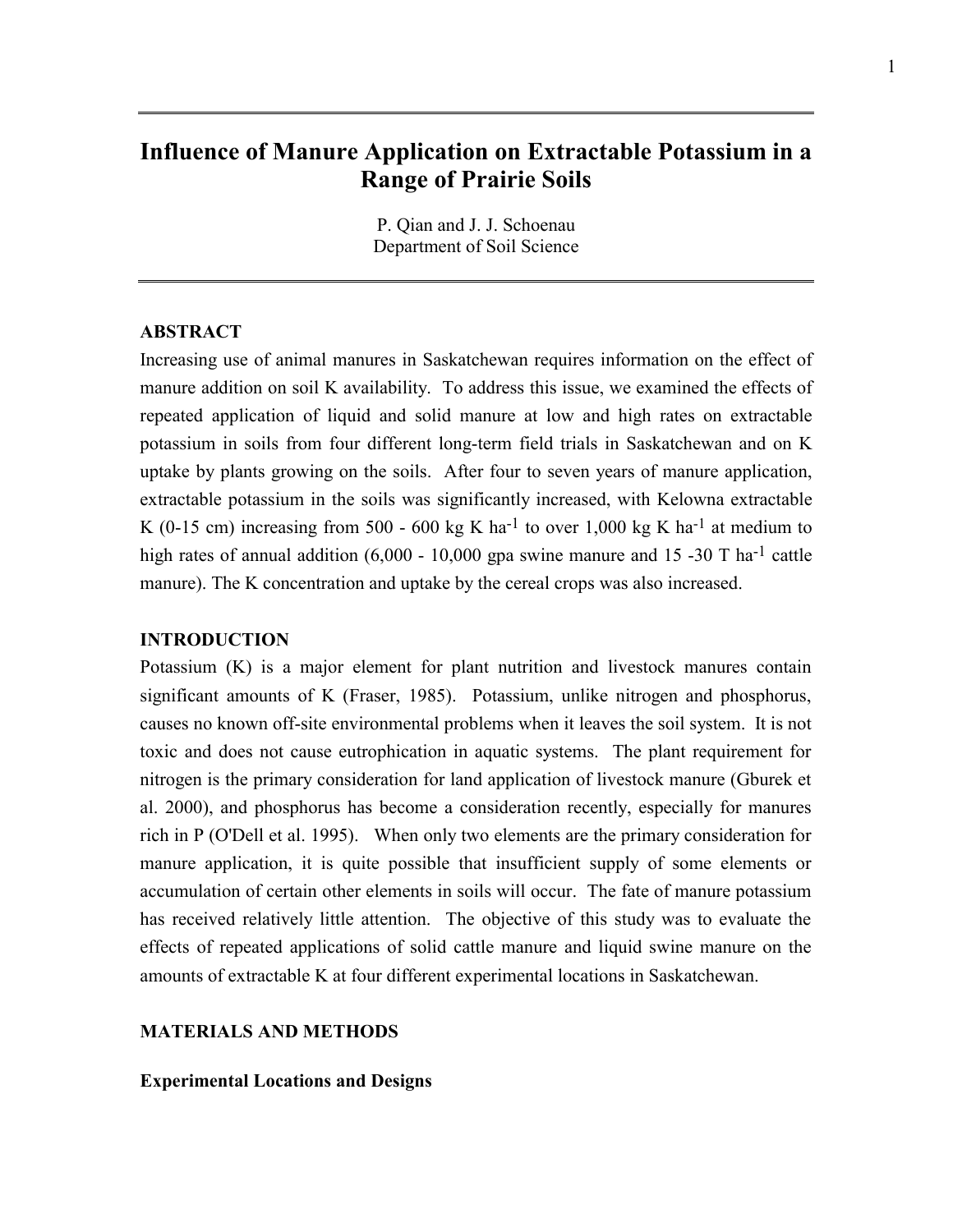The main field experiment was conducted at the Dixon long-term manure application field trial in Saskatchewan. The soil at this site is a Black Chernozem (Cudworth association) which occurs on very gently slopping land. The soil has a loamy texture and is considered to be a land with good production potential (Saskatchewan Soil Survey 1989). Liquid swine and solid cattle manures have been applied at this site every year since the fall of 1996 (Mooleki et al., 2002). Application rates include a zero rate as control, and low, medium and high rates equivalent to approximately 100, 200 and 400 kg total N ha<sup>-1</sup>. A treatment of urea at a rate of 200 kg N ha<sup>-1</sup> was used as a comparison. The field plots are laid out as a randomized complete block design with 3 replicates. Swine manure is directly injected into the soil in all the trials with an additional placement method of broadcasted and incorporated at the low rate treatment.

 Similar experiments were also conducted at three other locations - Plenty (Regina soil association), Riverhurst (Birsay soil association), and Melfort (Tiger Hills-Northern Lights association). At these sites, the manure was liquid swine manure and the trial consists of 2 rates, equivalent to about 150 and 300 kg total N ha<sup>-1</sup>, along with a control. The history of manure application is 5 year at Plenty and Riverhurst (Grevers et al., 2002) and four years at Melfort (Mooleki et al., 2003). As with Dixon site, the controls in these trials received no fertilizer or manure application, and there is a treatment of urea only at 80 kg N ha-1 as comparison. The field plots were also laid out as a randomized complete block design with 3 replicates, and swine manure was directly injected into the soil.

| Experimental<br>Site | pH  | EC<br>$\text{mS cm}^{-1}$ | Organic C<br>$g \text{ kg}^{-1}$ |
|----------------------|-----|---------------------------|----------------------------------|
| Dixon                | 7.5 | 0.22                      | 26                               |
| Melfort              | 6.8 | 0.14                      | 38                               |
| Plenty               | 8.3 | 0.28                      | 16                               |
| Riverhurst           | 7.1 | 0.18                      | 15                               |

Table 1. Some characteristics of soils at four locations

 $\mathcal{L}_\text{max}$  , and the contract of the contract of the contract of the contract of the contract of the contract of the contract of the contract of the contract of the contract of the contract of the contract of the contr

## **Sampling and Analysis of Soil, Manure and Crop**

 Soil were sampled from each plot (0-15 cm) in the spring of 2003. Four cores from each plot were taken randomly and mixed thoroughly to get a composite sample. Visible crop residues were removed. After being shipped to the lab, soil samples were further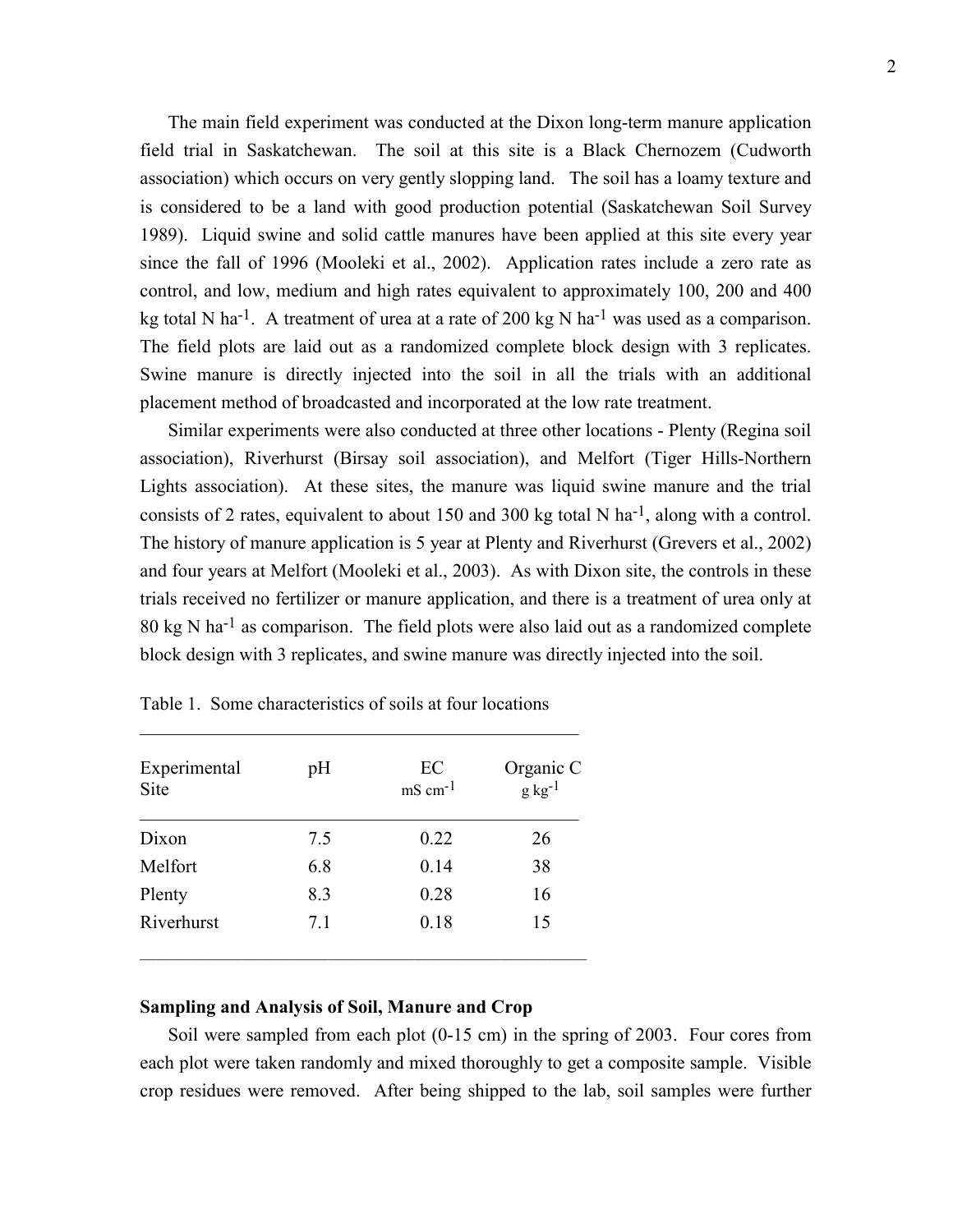air-dried, crushed, passed through 2-mm sieve, mixed, and stored at room temperature before analysis. Basic soil characteristics were measured on soil samples from the control plots that had never received manure. The pH was measured using saturated paste of the soil samples (Rhoades, 1982). Organic C was measured by dry combustion method using Leco carbon analyzer (LECO $\textcircled{}$  Corporation, 1987). The amount of extractable K was determined by a modified Kelowna (KM) solution (Qian at al., 1994) and measured using atomic absorption spectroscopy (Varian SpectrAA 220). Selected soil characteristics are summarized in Table 1.

| Treatment     | 1997                                                | 1998 | 1999 | 2000 | 2001 | 2002 | 2003 |  |  |
|---------------|-----------------------------------------------------|------|------|------|------|------|------|--|--|
|               | $kg$ ha <sup>-1</sup><br>-------------------------- |      |      |      |      |      |      |  |  |
| Swine Manure  |                                                     |      |      |      |      |      |      |  |  |
| Low           | 38                                                  | 36   | 49   | 51   | 44   | 56   | 37   |  |  |
| Medium        | 77                                                  | 72   | 99   | 102  | 88   | 112  | 74   |  |  |
| High          | 154                                                 | 144  | 198  | 204  | 176  | 224  | 148  |  |  |
| Cattle Manure |                                                     |      |      |      |      |      |      |  |  |
| Low           | 127                                                 | 134  | 85   | 99   | 41   | 160  | 51   |  |  |
| Medium        | 253                                                 | 268  | 170  | 198  | 82   | 320  | 102  |  |  |
| High          | 506                                                 | 535  | 340  | 396  | 164  | 640  | 204  |  |  |

Table 2. Rates of total K added as liquid swine manure and solid cattle manure at the low, medium and high application rates from 1997 to 2003 growing seasons on Cudworth soil at Dixon site

 $\mathcal{L}_\text{max} = \frac{1}{2} \sum_{i=1}^n \mathcal{L}_\text{max}(\mathbf{z}_i - \mathbf{z}_i)$ 

 The liquid swine manure was from a single-cell earthen storage unit, and was injected in the field in the fall of the year in October, just before freeze-up at 8 - 10 cm depth in bands at 30 cm spacing. The cattle manure was approximately one year old stockpiled cattle feedlot manure from pens that was collected and homogenized using a rototiller before application in the fall at the same time as the swine manure. Cattle manure was broadcasted and then incorporated into the soil by rototilling. Equipment was calibrated and manure applied by the Prairie Agricultural Machinery Institute. To determine the actual amount of nutrient applied in the field plots, several manure samples were collected during application and the rates of nutrients applied were then calculated based on the analysis. Manure samples were immediately chilled to 4oC before shipping to the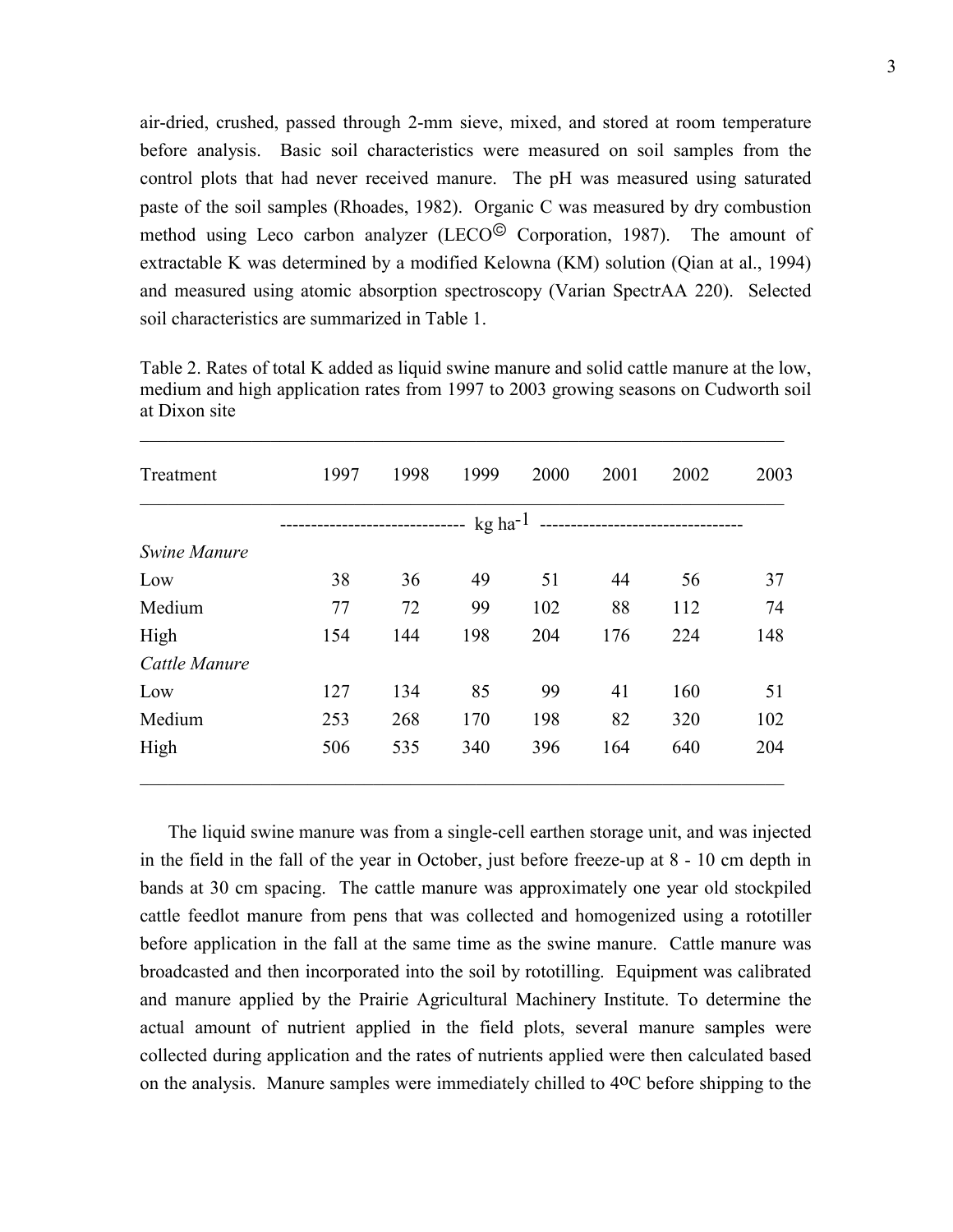laboratory where they were frozen and stored. The samples were allowed to thaw to room temperature shortly before analysis of nutrients. At Dixon site, we measured the total K in both swine and cattle manures using the leftover solution of acid-hydrogen peroxide digestion used for N and P measurements (Thomas et al. 1967), followed by determination of K using atomic adsorption spectroscopy (Varian SpectrAA 220). We calculated the rates of potassium applied as manure for the 1997 to 2003 growing seasons based on the concentration of manure-K measured and the application rate of manure product. The rates of total K as liquid swine manure and solid cattle manure at the low, medium and high application rates from 1997 to 2003 growing seasons at the Dixon site are reported in Tables 2.

 Plant analysis was done on grain and straw at three of the locations - Dixon, Plenty and Riverhurst. Grain and straw yield were determined in each plot and straw and grain samples were ground for analysis. Plant K was measured by digesting plant tissue in sulfuric acid-peroxide using a temperature-controlled digestion block (Thomas et al. 1967), followed by flame emission spectrometry. Plant K concentration and uptake are expressed as grams of K per kilogram of straw or grain, and kilograms of K taken up per hectare of soil, respectively.

## **Statistical Analyses**

 Data for soil available K and plant K uptake as well as plant K concentration among treatments were examined statistically based on the least significant difference (LSD) using standard analysis of variance techniques and multiple comparison via the Walter-Duncan k-ratio procedure. Computations were performed by the GLM procedure (SAS 1985).

# **RESULTS AND DISCUSSION**

# **Effect of Manure on Extractable K in Soil**

 After application of liquid swine manure for seven consecutive years, extractable K in soils at Dixon site was significantly increased and a linear relationship with rate was observed (Table 3). There was no significant difference between injected and boradcast/incorporate application methods. As expected, broadcasting and incorporating manure into the soil does not affect the extractable K in the manured surface soil as there is no volatization mechanism for K and runoff from the plots is negligible. Introduction of injection method is to avoid N loss from volatization (Mooleki et al., 2002). After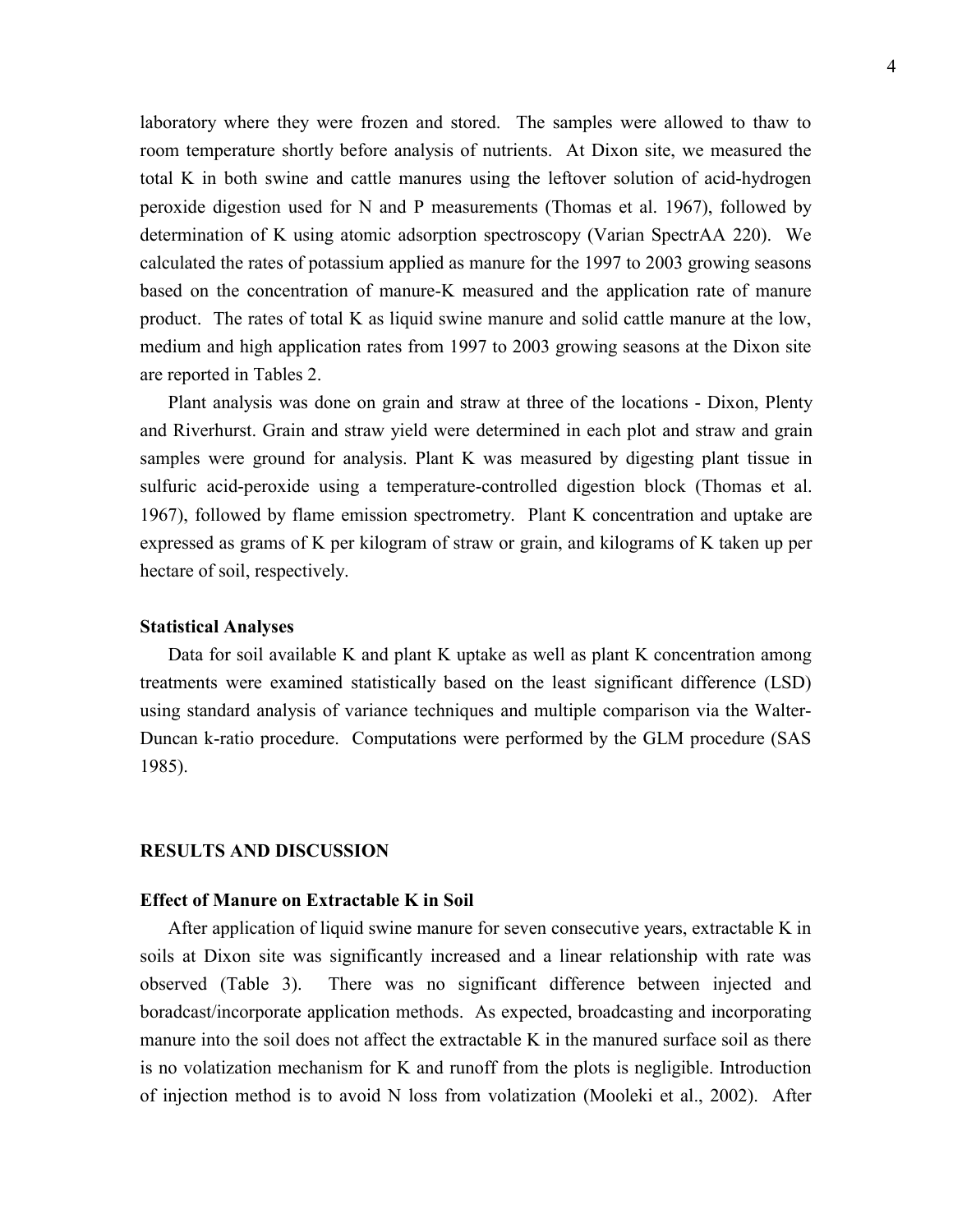seven years of cattle manure application, large increases in extractable K were also observed with the high rate of cattle manure resulting in a tripling of extractable K compared to the control (Table 3).

| Treatment          | Dixon  | Melfort                                                                                        |        | Plenty Riverhurst |  |  |
|--------------------|--------|------------------------------------------------------------------------------------------------|--------|-------------------|--|--|
|                    |        | ----------------------------------- kg K ha <sup>-1</sup> soil ------------------------------- |        |                   |  |  |
| Swine manure       |        |                                                                                                |        |                   |  |  |
| Control            | 572    | 570                                                                                            | 551    | 421               |  |  |
| Low rate           | 831    | 814                                                                                            | 637    | 593               |  |  |
| Low rate $(B&I^*)$ | 775    |                                                                                                |        |                   |  |  |
| Medium rate        | 932    | 995                                                                                            | 757    | 629               |  |  |
| High rate          | 1125   |                                                                                                |        |                   |  |  |
| Urea only          | 545    | 540                                                                                            | 507    | 429               |  |  |
| $LSD$ 0.10         | 130    | 137                                                                                            | 96     | 135               |  |  |
| Pr. > F            | < 0.10 | < 0.10                                                                                         | < 0.10 | < 0.10            |  |  |
| Cattle manure      |        |                                                                                                |        |                   |  |  |
| Control            | 647    |                                                                                                |        |                   |  |  |
| Low rate           | 975    |                                                                                                |        |                   |  |  |
| Medium rate        | 1177   |                                                                                                |        |                   |  |  |
| High rate          | 2057   |                                                                                                |        |                   |  |  |
| Urea only          | 689    |                                                                                                |        |                   |  |  |
| LSD 0.10           | 393    |                                                                                                |        |                   |  |  |
| Pr. > F            | < 0.10 |                                                                                                |        |                   |  |  |

Table 3. Amounts of potassium extracted by Modified Kelowna solution in soils of 4 different locations after repeated annual manure applications.

 $\mathcal{L}_\mathcal{L} = \mathcal{L}_\mathcal{L} = \mathcal{L}_\mathcal{L} = \mathcal{L}_\mathcal{L} = \mathcal{L}_\mathcal{L} = \mathcal{L}_\mathcal{L} = \mathcal{L}_\mathcal{L} = \mathcal{L}_\mathcal{L} = \mathcal{L}_\mathcal{L} = \mathcal{L}_\mathcal{L} = \mathcal{L}_\mathcal{L} = \mathcal{L}_\mathcal{L} = \mathcal{L}_\mathcal{L} = \mathcal{L}_\mathcal{L} = \mathcal{L}_\mathcal{L} = \mathcal{L}_\mathcal{L} = \mathcal{L}_\mathcal{L}$ 

 $* B&I =$  broadcasted and incorporated into the soil; in all the other three treatments liquid swine manure was injected into the soil directly. Cattle manure was broadcast and incorporated.

 $\mathcal{L}_\mathcal{L} = \mathcal{L}_\mathcal{L} = \mathcal{L}_\mathcal{L} = \mathcal{L}_\mathcal{L} = \mathcal{L}_\mathcal{L} = \mathcal{L}_\mathcal{L} = \mathcal{L}_\mathcal{L} = \mathcal{L}_\mathcal{L} = \mathcal{L}_\mathcal{L} = \mathcal{L}_\mathcal{L} = \mathcal{L}_\mathcal{L} = \mathcal{L}_\mathcal{L} = \mathcal{L}_\mathcal{L} = \mathcal{L}_\mathcal{L} = \mathcal{L}_\mathcal{L} = \mathcal{L}_\mathcal{L} = \mathcal{L}_\mathcal{L}$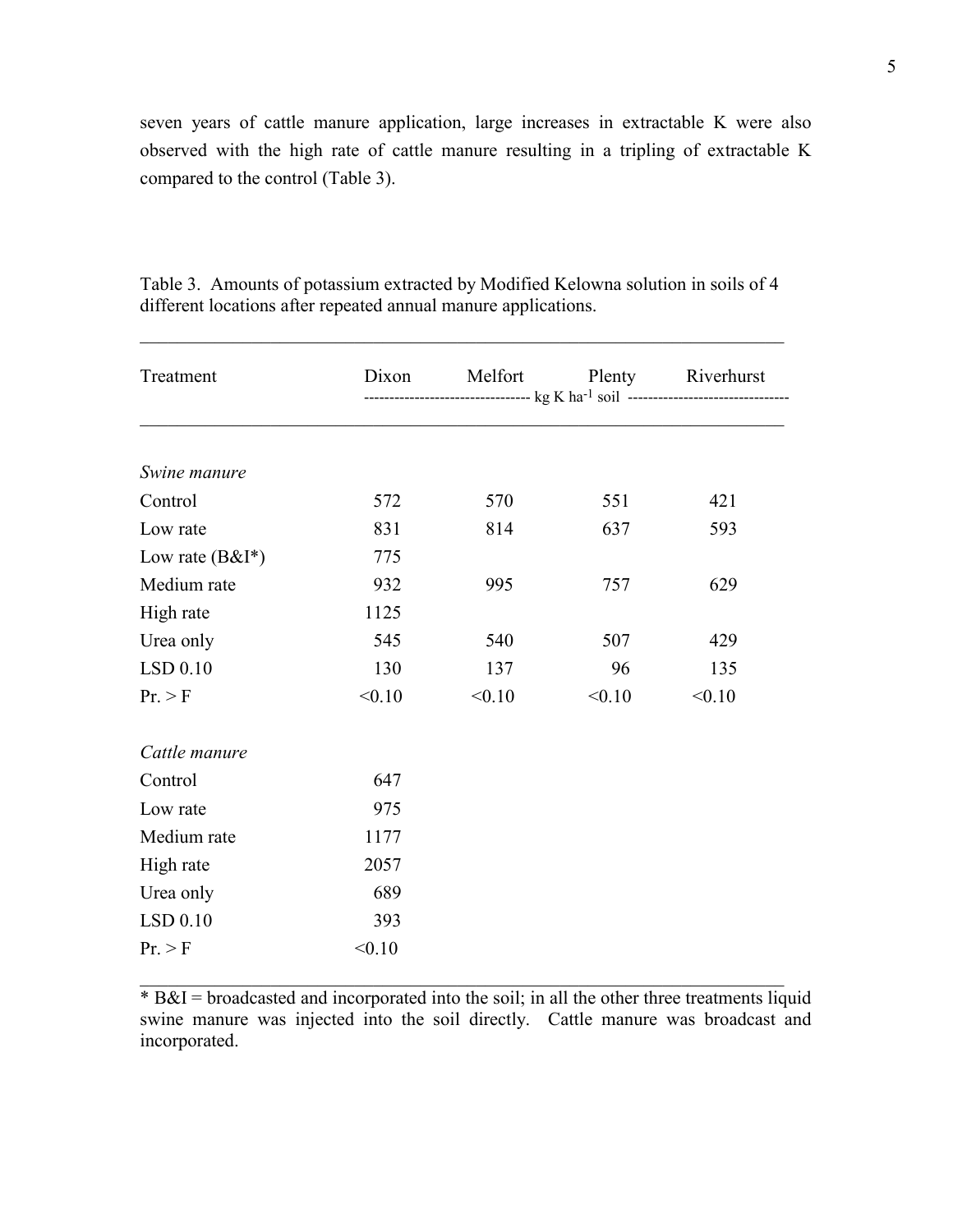Soil extractable K was also increased in the three other sites after shorter periods of amendment with liquid swine manure (Table 3). In the Melfort, Plenty and Riverhurst sites, the history of manure application was only 4 to 5 years, but the relationship of extractable K in manured soils with rates of application was similar to that in Dixon site where manure has been applied for 7 consecutive years. Similar results were reported with cattle (both solid and liquid) and liquid swine manures (Evan et al., 1977) even after just 2 successive years of treatments in a silt loam soil in Minnesota, USA. Cherney et. al. (2002) also showed increase in soil extractable K after dairy manure had been applied for 4 years in perennial grasses in a clay soil in New York, USA, but returned to initial level after 3 years of no further manure amendments as grasses will deplete soil K when no K is added to the soil. In a report by Neilsen et al. (1998), annual application of composted swine manure for 3 years increased extractable soil K relative to the control, and extractable K was lower if municipal biosolid was used. As expected, incorporating urea alone had no significant influence on extractable K in soil (Table 3).

 Evans et. al. (1977) reported that application of solid and liquid cattle manure, and liquid swine manures for 2 successive years increased not only soil available K but also salt levels. However, this was not the case in our study. Even at the Dixon site where manure has been applied annually at low and high rates for 7 years, the EC in manure treatments was only 0.1 to 0.2 mS  $cm^{-1}$  higher than in untreated soils. One of the reasons may be that higher application rates were used in the study by Evans et. al (1977). The manure rates they used were at 224 (solid) and 636 (liquid) metric tons/ha (wet weight), and the highest rate we used was 60 (solid) and 153 (liquid) metric tons each year. In a study in which cattle manure was applied for up to 25 years in southern Alberta, Hao and Chang (2003) reported that long-term application of cattle manure led to salinity problems, and K salts were a contributor.

## **Effect of Manure on Plant K Concentration and Uptake**

 Potassium concentration in cereal straw was significantly affected by amendment with swine and cattle manure at all three locations where plant analysis was conducted (Table 4). Straw K concentration was much more sensitive to increasing K availability than grain K concentration. Cherney et. al. (2002) reported herbage K concentration increased after two years of manure application. In a study conducted by Neilsen et. al. (1998), addition of composted swine manure for 3 years did not increase the leaf K concentration in both Swiss chard and carrot plants.

 A significant effect of manure application was observed in K uptake associated with both straw and grain (Table 5), which mostly resulted from yield increases related to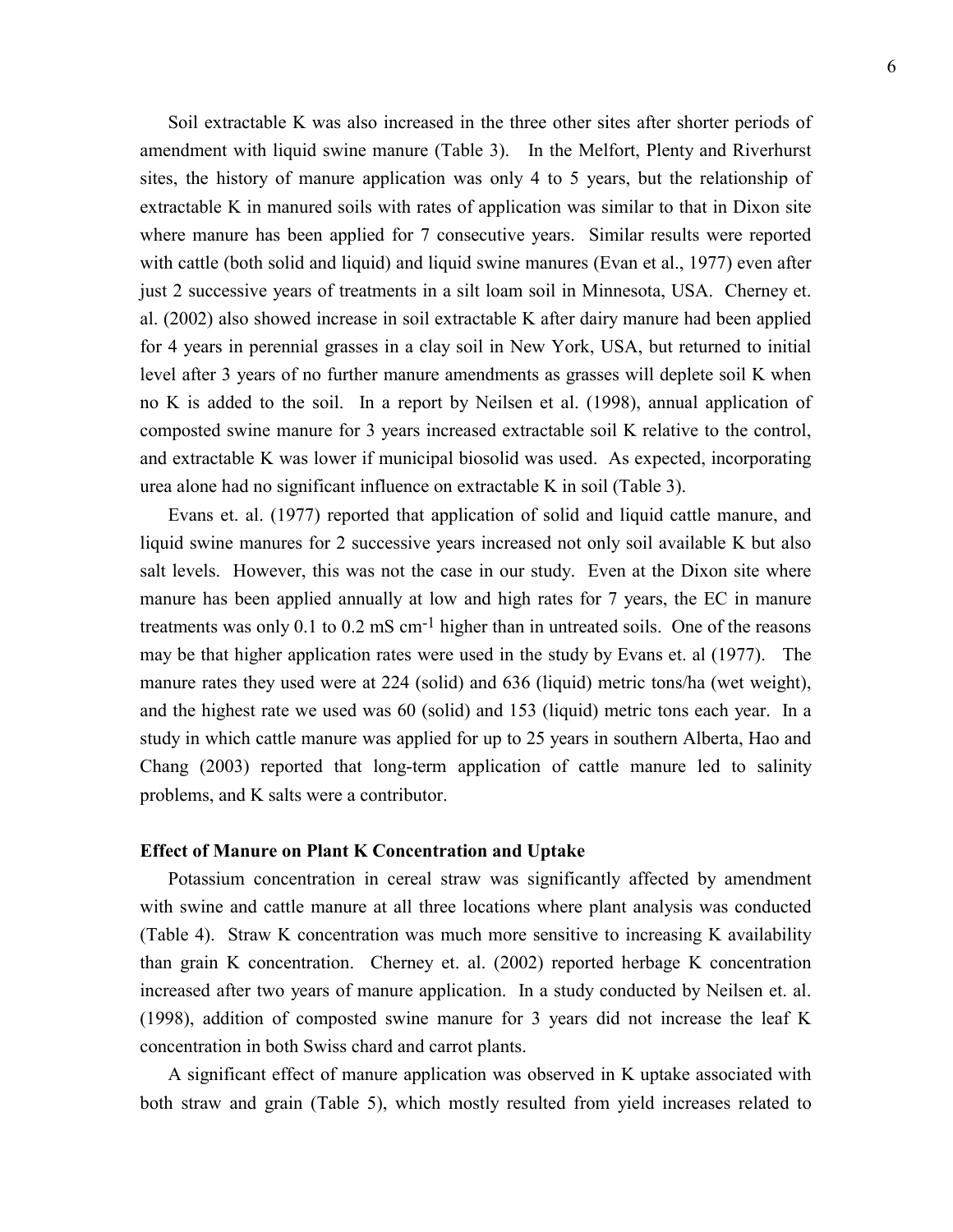manure application. In a study conducted by Evans et. al. (1977) from 1970 through 1974, application of solid beef, liquid beef and liquid hog manures for two successive years resulted in "luxury consumption" of K by corn plants after 2-4 years due to residual effects. At the Dixon site, increases in rate of manure applications led to increases in K uptake in both straw and grain, and this was more evident in cattle manure treatments, which produced the greatest increases in soil extractable K (Table 5).

|                    | Dixon site   |           | Plenty site                                                                          |                       | Riverhurst site |           |  |
|--------------------|--------------|-----------|--------------------------------------------------------------------------------------|-----------------------|-----------------|-----------|--|
| Treatment          | Barley       |           |                                                                                      | Hard Red Spring wheat |                 | CPS wheat |  |
|                    | <b>Straw</b> | Grain     | <b>Straw</b>                                                                         | Grain                 | <b>Straw</b>    | Grain     |  |
|                    |              |           | -------------------- g K kg <sup>-1</sup> plant material --------------------------- |                       |                 |           |  |
| Swine manure       |              |           |                                                                                      |                       |                 |           |  |
| Control            | 15.6         | 5.1       | 22.6                                                                                 | 3.6                   | 13.5            | 3.7       |  |
| Low rate           | 18.0         | 4.8       | 31.1                                                                                 | 3.6                   | 24.7            | 4.1       |  |
| Low rate $(B&I^*)$ | 17.9         | 4.9       |                                                                                      |                       |                 |           |  |
| Medium rate        | 20.6         | 4.8       | 33.2                                                                                 | 3.7                   | 25.3            | 4.1       |  |
| High rate          | 28.0         | 5.0       |                                                                                      |                       |                 |           |  |
| Urea only          | 19.0         | 4.8       | 26.0                                                                                 | 3.4                   | 15.9            | 3.6       |  |
| LSD 0.10           | 3.2          | 0.5       | 2.5                                                                                  | 0.2                   | 6.3             | 0.3       |  |
| Pr. > F            | < 0.10       | <b>NS</b> | < 0.10                                                                               | < 0.10                | < 0.10          | < 0.10    |  |
| Cattle manure      |              |           |                                                                                      |                       |                 |           |  |
| Control            | 15.7         | 5.4       |                                                                                      |                       |                 |           |  |
| Low rate           | 20.8         | 5.8       |                                                                                      |                       |                 |           |  |
| Medium rate        | 20.5         | 5.9       |                                                                                      |                       |                 |           |  |
| High rate          | 25.5         | 7.3       |                                                                                      |                       |                 |           |  |
| Urea only          | 18.7         | 6.3       |                                                                                      |                       |                 |           |  |
| LSD 0.10           | 4.1          | 0.6       |                                                                                      |                       |                 |           |  |
| Pr. > F            | < 0.10       | < 0.10    |                                                                                      |                       |                 |           |  |

Table 4. Potassium concentrations in cereal crops grown in 2003 at 3 different locations with a history of five to seven annual manure applications.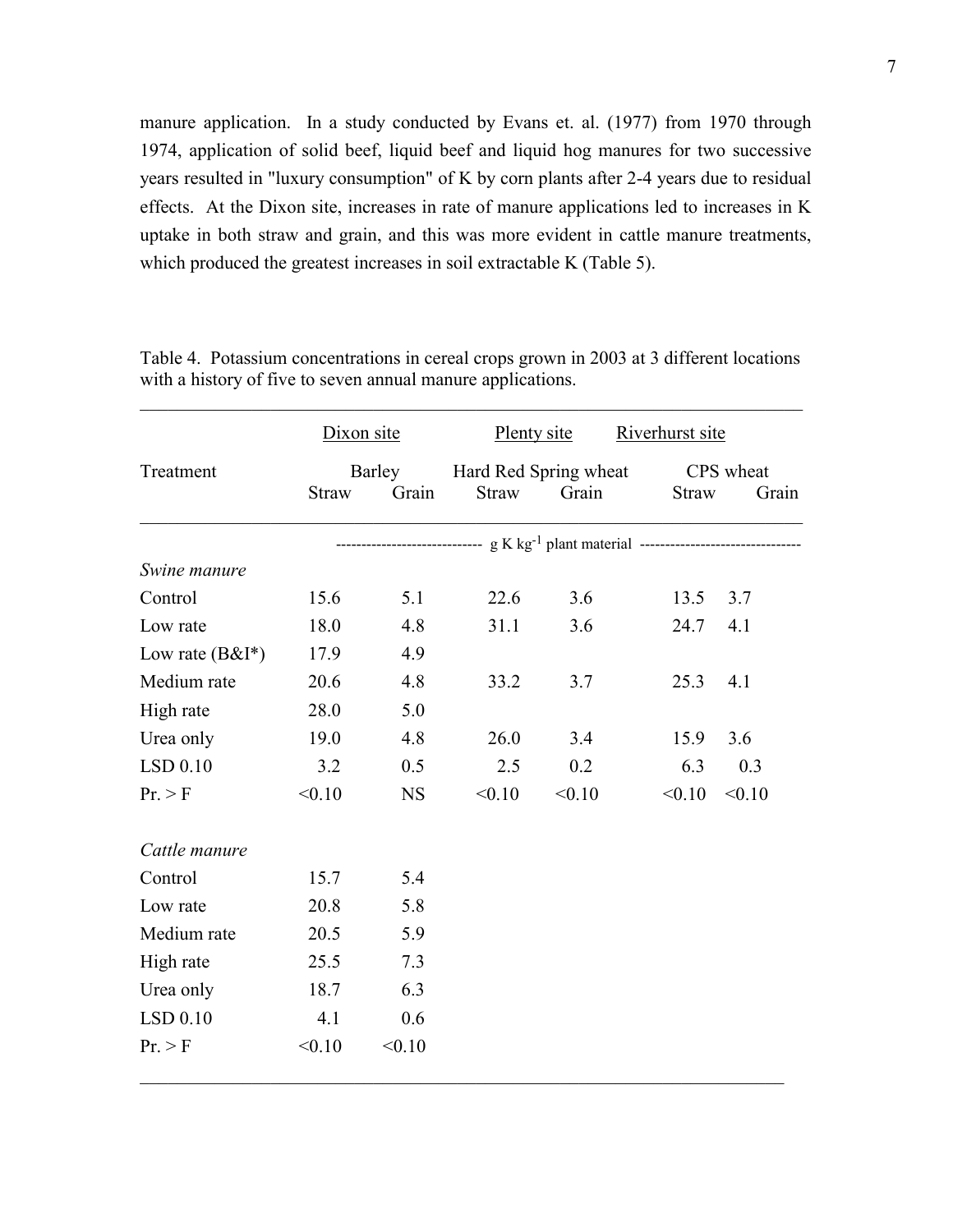\* B&I = broadcasted and incorporated into the soil; in all the other three treatments liquid swine manure was injected into the soil directly. Cattle manure was broadcast and incorporated.

| Treatment          | Dixon site<br>Plenty site<br>Hard Red Spring wheat<br>Barley<br>Grain<br><b>Straw</b><br><b>Straw</b> |        | Grain  | Riverhurst site<br>CPS wheat<br><b>Straw</b><br>Grain                                         |        |        |
|--------------------|-------------------------------------------------------------------------------------------------------|--------|--------|-----------------------------------------------------------------------------------------------|--------|--------|
|                    |                                                                                                       |        |        |                                                                                               |        |        |
|                    |                                                                                                       |        |        | --------------------------------- kg K ha <sup>-1</sup> soil -------------------------------- |        |        |
| Swine manure       |                                                                                                       |        |        |                                                                                               |        |        |
| Control            | 12.4                                                                                                  | 7.5    | 47.6   | 6.1                                                                                           | 24.6   | 6.7    |
| Low rate           | 60.4                                                                                                  | 17.4   | 69.2   | 6.1                                                                                           | 78.8   | 11.1   |
| Low rate $(B&I^*)$ | 51.4                                                                                                  | 16.3   |        |                                                                                               |        |        |
| Medium rate        | 84.6                                                                                                  | 19.4   | 73.8   | 6.0                                                                                           | 94.6   | 12.2   |
| High rate          | 109                                                                                                   | 18.5   |        |                                                                                               |        |        |
| Urea only          | 49.2                                                                                                  | 13.8   | 54.1   | 5.2                                                                                           | 29.6   | 6.1    |
| $LSD$ 0.10         | 16.5                                                                                                  | 4.8    | 16.1   | 1.2                                                                                           | 27.6   | 2.6    |
| Pr. > F            | < 0.10                                                                                                | < 0.10 | < 0.10 | <b>NS</b>                                                                                     | < 0.10 | < 0.10 |
| Cattle manure      |                                                                                                       |        |        |                                                                                               |        |        |
| Control            | 21.3                                                                                                  | 9.5    |        |                                                                                               |        |        |
| Low rate           | 51.1                                                                                                  | 15.7   |        |                                                                                               |        |        |
| Medium rate        | 69.3                                                                                                  | 20.0   |        |                                                                                               |        |        |
| High rate          | 111                                                                                                   | 30.2   |        |                                                                                               |        |        |
| Urea only          | 69.6                                                                                                  | 21.9   |        |                                                                                               |        |        |
| LSD 0.10           | 20.2                                                                                                  | 5.7    |        |                                                                                               |        |        |
| Pr. > F            | < 0.10                                                                                                | < 0.10 |        |                                                                                               |        |        |

Table 5. Crop potassium uptake  $(kg K ha<sup>-1</sup>)$  at the three different locations.

 $\_$  , and the contribution of the contribution of  $\mathcal{L}_\mathcal{A}$  , and the contribution of  $\mathcal{L}_\mathcal{A}$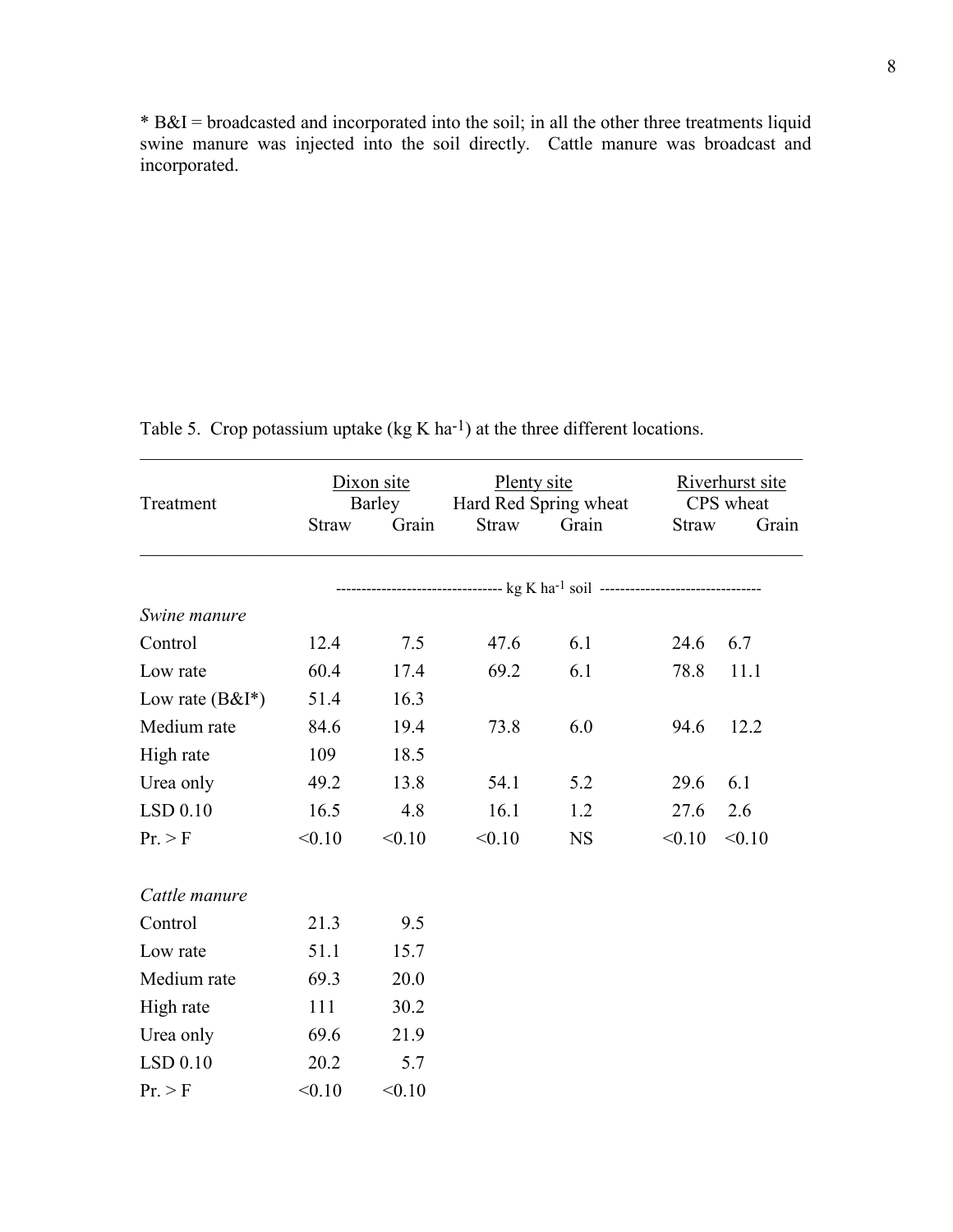\* B&I = broadcasted and incorporated into the soil; in all the other three treatments liquid swine manure was injected into the soil directly. Cattle manure was broadcast and incorporated.

 $\mathcal{L}_\mathcal{L} = \mathcal{L}_\mathcal{L} = \mathcal{L}_\mathcal{L} = \mathcal{L}_\mathcal{L} = \mathcal{L}_\mathcal{L} = \mathcal{L}_\mathcal{L} = \mathcal{L}_\mathcal{L} = \mathcal{L}_\mathcal{L} = \mathcal{L}_\mathcal{L} = \mathcal{L}_\mathcal{L} = \mathcal{L}_\mathcal{L} = \mathcal{L}_\mathcal{L} = \mathcal{L}_\mathcal{L} = \mathcal{L}_\mathcal{L} = \mathcal{L}_\mathcal{L} = \mathcal{L}_\mathcal{L} = \mathcal{L}_\mathcal{L}$ 

# **CONCLUSION**

 Repeated application of liquid swine and solid cattle manure contributes to increases in extractable soil K and enhanced K uptake by plants grown on the soils. This impact is greatest when large amounts of manures are applied. The effect of manure application was more significant at the Dixon site where history of manure application is longer. Cattle manure resulted in the greatest increases in soil and plant K. Increase in extractable K in soil may influence availability of other cations due to competitive cation effects. This may result in plant material with high rates of K to Ca and Mg.

## **ACKNOWLEDGMENTS**

 The financial support of the Agriculture Development Fund and SaskPork is gratefully acknowledged.

## **REFERENCES**

Cherney, J. H., E. A. Mikhailowa, and D. J. R. Cherney. 2002. Tetany potential of orchardgrass and tall fescue as influenced by fertilization with dairy manure or commercial fertilizer. J. Plant Nutri. 25: 1501-1525.

Evans, S. D., P. R. Goodrich, R. C. Munter, and R. E. Smith. 1977. Effects of soil and liquid beef manure and liquid hog manure on soil characteristics and on growth, yield, and compsition of corn. J. Environ. Qual. 6: 361-368.

Fraser H. 1985. manure characteristics. Ministry of Agriculture and Food. Ontario Canada Order No 85-109.

Grevers. M. 2002. The long-term effect of repeated application of hog manure on soil productivity and on the quality of the environment in semi-aid regions of Saskatchewan. Proceeding of the Soil and Crops Workshop, University of Saskatchewan, Saskatoon, Saskatchewan (CD).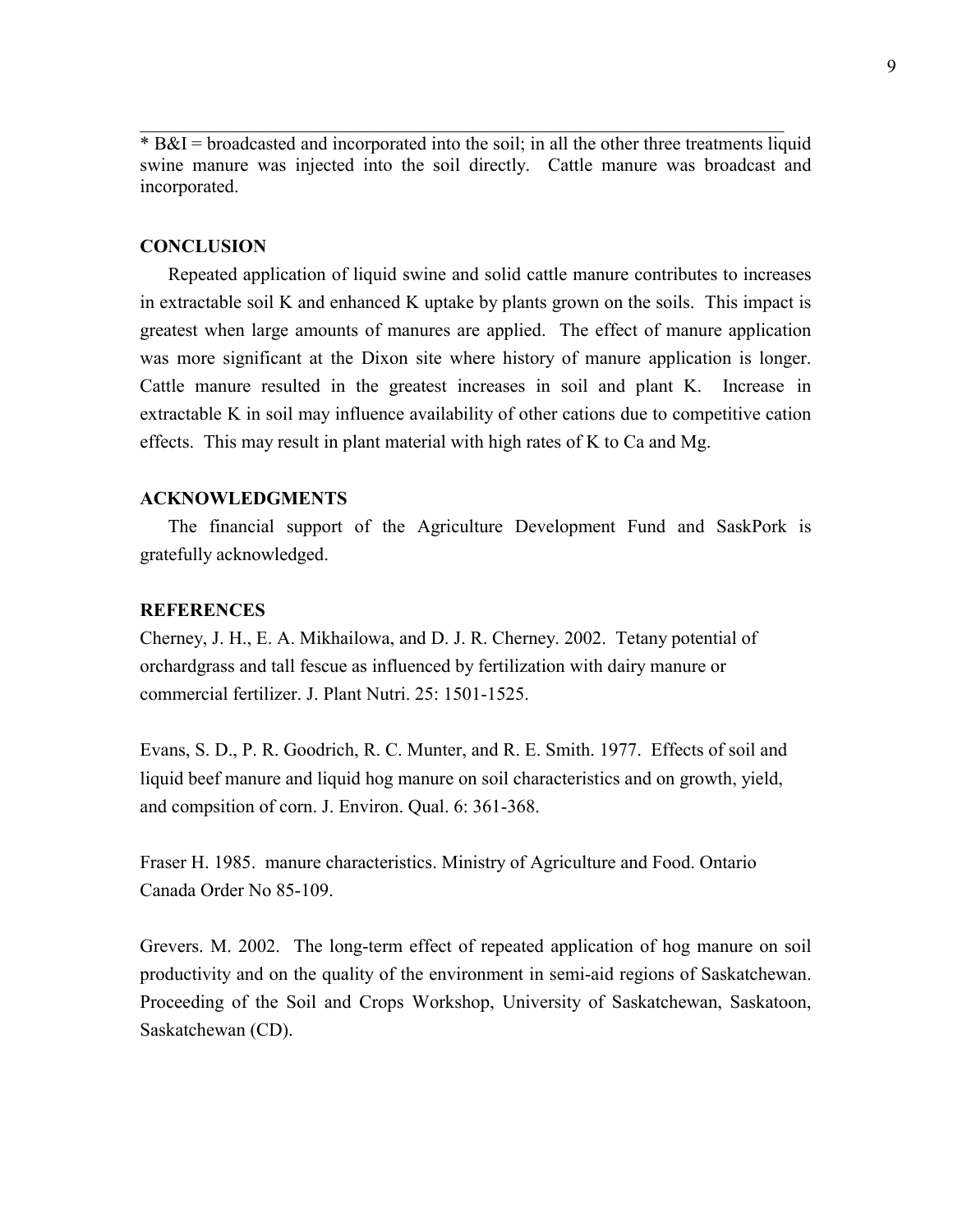Hao, X. and C. Chang. 2003. Does long-term heavy cattle manure application increase salinity of a clay loam soil in semi-arid southern Alberta? Agri. Ecosys. and Environ. 94: 89-103.

LECO<sup>©</sup> Corporation. 1987. Instruction manual for CR-12 carbon system. St. Joseph, MI. USA. 59p.

Mooleki, S. P., J. J. Schoenau, G. Hultgreen, G. Wen and J. L. Charles. 2002. Effect of rate, frequency and method of liquid manure application on soil nitrogen availability, crop performance and N use efficiency in east-central Saskatchewan. Can. J. Soil Sci. 82: 457-467.

Mooleki S. P., J. J. Schoenau, G. Hultgreen, S. S. Mahli and S. Brandr. 2003. Soil and crop response to injected liquid swine manure on two gray Luvisols. Proceeding of the Soil and Crops Workshop, University of Saskatchewan, Saskatoon, Saskatchewan (CD).

Neilsen, G. H., E. J. Hogue, D. Neilsen, and B. J. Zebarth. 1988. Evaluation of organic wastes as soil amendments for cultivation of carrot and chard on irrigated sandy soils. Can. J. Soil Sci. 78: 217-225.

O'Dell J. D. Essington M. E. and Howard D. D. 1995. Surface application of liquid swine manure: chemical variability. Commun. Soil Sci. Plant Anal. 26: 3113-3120.

Qian, P. Schoenau, J. J. and Karamanos, R. E. 1994. Simultaneous extraction of available phosphorus and potassium with a new test: A modification of Kelowna extraction. Commum. Soil Sci. Plant Anal. 25: 627-636.

Rhoades, J. D. 1982. Soluble salts. *In*: A. L. Page, R. H. Miller and D. R. Keeney (eds.). Methods of soil analysis. Part 2. Chemical and microbiological properties. Agronomy Monograph no. 9. Second edition. ASA-SSSA. Madison, WI, USA. p. 167-179

SAS Institute, Inc. 1985. SAS user's guide. Statistics, Version 5, ed. SAS Institute Inc., Cary, NC.